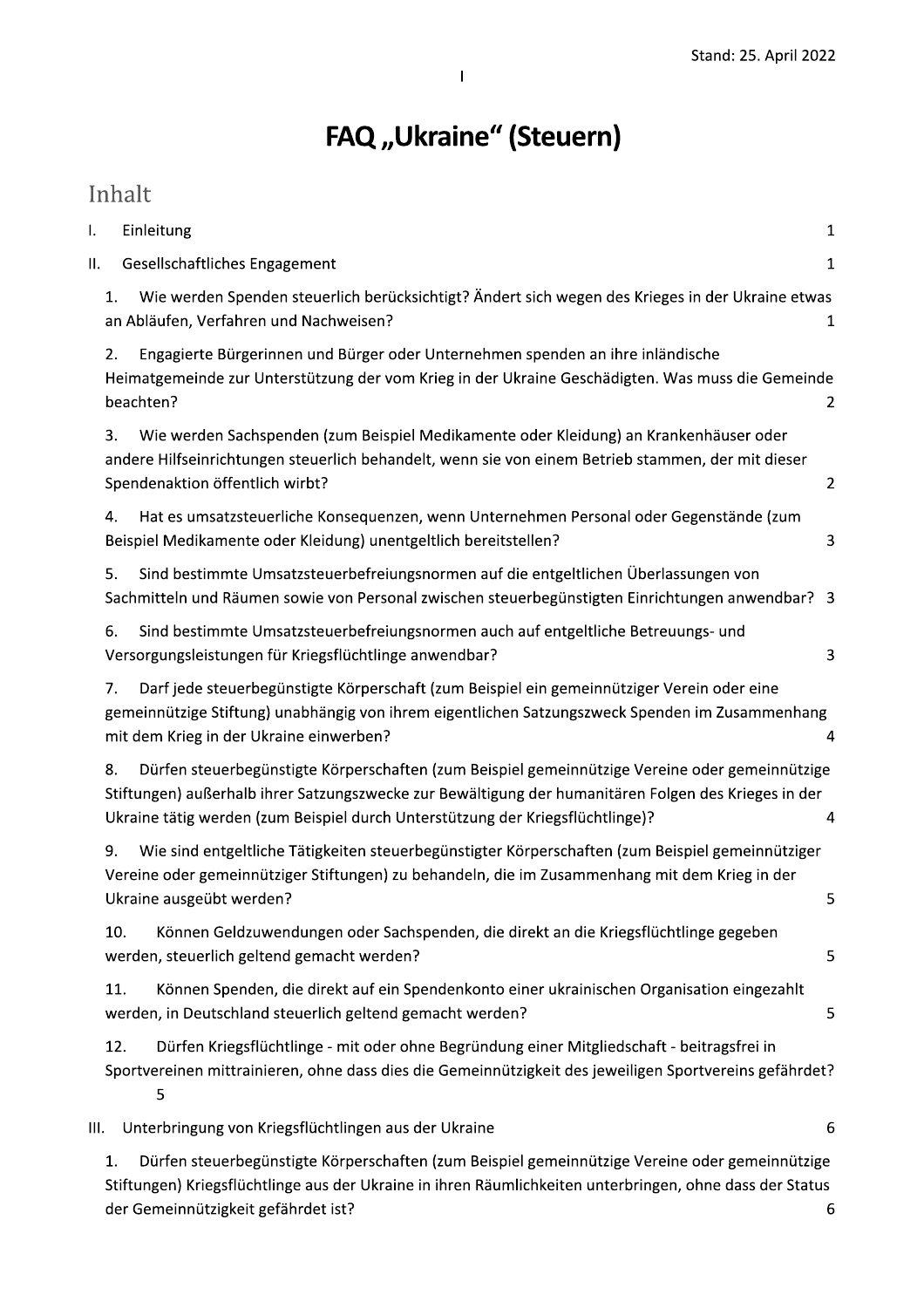Stand: 25. April 2022

| 2.  | Führt die Aufnahme von Kriegsflüchtlingen aus der Ukraine als Nichtmitglieder bei steuerbefreiten<br>Vermietungsgenossenschaften und Vermietungsvereinen zum Wegfall der Steuerbefreiung?                                                                                     | 6 |
|-----|-------------------------------------------------------------------------------------------------------------------------------------------------------------------------------------------------------------------------------------------------------------------------------|---|
| 3.  | Führt die Aufnahme von volljährigen Kriegsflüchtlingen aus der Ukraine durch Alleinerziehende in<br>ihren Haushalt zum Wegfall der Steuerklasse II?                                                                                                                           | 6 |
| 4.  | Können Aufwendungen für den Unterhalt von Personen, die aus der Ukraine geflohen sind, als<br>außergewöhnliche Belastung berücksichtigt werden (zum Beispiel Aufwendungen, die durch die private<br>Unterbringung entstanden sind)?                                           | 6 |
| 5.  | Ich möchte Kriegsflüchtlingen aus der Ukraine unentgeltlich Wohnraum zur Verfügung stellen. Muss<br>ich dann Einkünfte in Höhe der Mieteinnahmen, auf die ich verzichte, versteuern?                                                                                          | 7 |
| 6.  | Ich habe eine Wohnung, die ich eigentlich zu vermieten beabsichtige. Hätte es Auswirkungen auf<br>meinen Werbungskostenabzug, wenn ich die Wohnung vorübergehend und unentgeltlich oder sehr<br>günstig Kriegsflüchtlingen aus der Ukraine zur Verfügung stelle?              | 7 |
| 7.  | Ich habe eine Ferienwohnung, die ich eigentlich zeitweise oder ganzjährig an wechselnde<br>Feriengäste vermiete. Hat es steuerliche Konsequenzen, wenn ich sie vorübergehend und unentgeltlich<br>Kriegsflüchtlingen aus der Ukraine zur Verfügung stelle?                    | 7 |
| 8.  | Ich habe Kriegsflüchtlinge aus der Ukraine in meine selbstgenutzte Wohnung aufgenommen und<br>erhalte hierfür von den Behörden eine pauschale Kostenerstattung. Führt dies zu steuerpflichtigen<br>Einkünften?                                                                | 8 |
| 9.  | Führen Nutzungsänderungen von unternehmerisch genutzten Räumlichkeiten der öffentlichen Hand<br>zu umsatzsteuerlichen Konsequenzen?                                                                                                                                           | 8 |
| 10. | Ich habe eine Wohnung, die dem Betriebsvermögen zugeordnet ist. Hätte es Auswirkungen auf<br>meinen Betriebsausgabenabzug oder auf die Betriebsvermögenseigenschaft, wenn ich sie<br>vorübergehend und unentgeltlich Kriegsflüchtlingen aus der Ukraine zur Verfügung stelle? | 8 |
|     | IV. Allgemeiner Hinweis                                                                                                                                                                                                                                                       | 8 |
|     |                                                                                                                                                                                                                                                                               |   |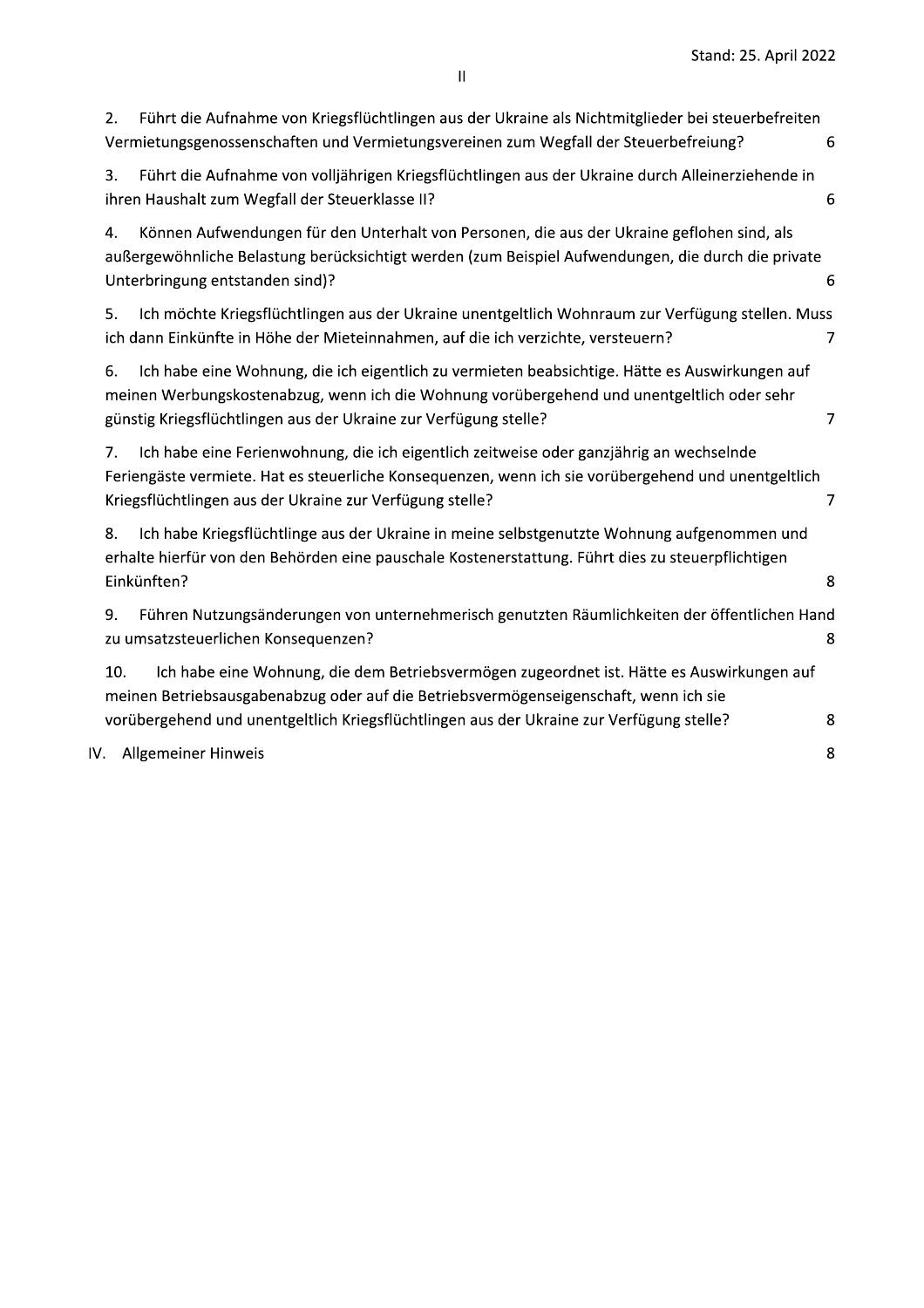#### $\mathbf{l}$ . Einleitung

Der russische Angriffskrieg bringt den Menschen in der Ukraine Zerstörung, Tod und Vertreibung. Die vielen Kriegsflüchtlinge aus der Ukraine erfahren in Deutschland die persönliche und finanzielle Unterstützung der Bevölkerung und der Unternehmen. Die humanitäre Unterstützung der im Krisengebiet bleibenden Bevölkerung hilft der Demokratie in der Ukraine. Die mit den Schreiben des Bundesministeriums der Finanzen vom 17. März 2022 (IV C 4 - S 2223/19/10003 :013) und vom 31. März 2022 (IV C 2 - S 1900/22/10045 :001) veröffentlichten Maßnahmen schaffen bundesweit Rechtssicherheit für die sich in dieser humanitären Katastrophe Engagierenden.

Die folgenden FAQ geben einen kurzen Überblick über die näheren Einzelheiten. Die Ausführungen gelten als allgemeine Hinweise. Die Entscheidung im steuerlichen Einzelfall trifft das zuständige Finanzamt. Anpassungen aufgrund aktueller Entwicklungen werden stetig in das Dokument aufgenommen.

#### II. **Gesellschaftliches Engagement**

#### 1. Wie werden Spenden steuerlich berücksichtigt? Ändert sich wegen des Krieges in der Ukraine etwas an Abläufen, Verfahren und Nachweisen?

Spenden sind freiwillige und unentgeltliche Sach- oder Geldleistungen, die ohne Gegenleistung zur Förderung steuerbegünstigter Zwecke erbracht werden. Sie müssen außerdem an einen steuerbegünstigten Empfänger geleistet werden. Bei diesem handelt es sich regelmäßig um eine steuerbegünstigte Körperschaft (zum Beispiel einen gemeinnützigen Verein oder eine gemeinnützige Stiftung) oder eine öffentlich-rechtliche Körperschaft, wie zum Beispiel eine Stadt oder eine Gemeinde.

Spenden, die direkt an in der Ukraine ansässige Organisationen geleistet werden, sind nach deutschem Recht nicht abziehbar, da die Ukraine nicht Mitglied in der Europäischen Union (EU) oder Teil des Europäischen Wirtschaftsraums (EWR) ist (§ 10b Absatz 1 Satz 2 Nummern 1 bis 3 Einkommensteuergesetz).

Anders verhält es sich aber, wenn Sie eine der oben genannten inländischen Organisationen (zum Beispiel gemeinnützige Vereine, gemeinnützige Stiftungen, Städte oder Gemeinden) unterstützen, die dann in der Ukraine tätig wird oder den in Deutschland Ankommenden hilft.

Wenn Sie Organisationen mit Sitz in einem EU-Mitgliedstaat, zum Beispiel in Polen, oder in einem EWR-Staat helfen wollen, können Sie Ihre Spende nur dann in Ihrer Steuererklärung geltend machen, wenn diese Organisationen auch nach deutschem Recht steuerbegünstigt wären. Die Nachweise darüber, dass die ausländische Organisation die deutschen Anforderungen zum Beispiel für die Gemeinnützigkeit erfüllt, müssen Sie dem Finanzamt zusammen mit der Zahlungsbestätigung vorlegen. Wenn Sie eine juristische Person des öffentlichen Rechts, zum Beispiel eine Universität oder Stadt in Polen, unterstützen möchten, dann müssen Sie mit dem Zahlungsbeleg auch Nachweise darüber beifügen, dass entweder natürliche Personen mit Wohnsitz oder gewöhnlichem Aufenthalt in Deutschland gefördert werden oder dass die Tätigkeit dieses Zuwendungsempfängers auch zum Ansehen der Bundesrepublik Deutschland beitragen kann (§ 10b Absatz 1 Satz 6 Einkommensteuergesetz).

Direktspenden an natürliche Personen sind steuerlich nicht abziehbar.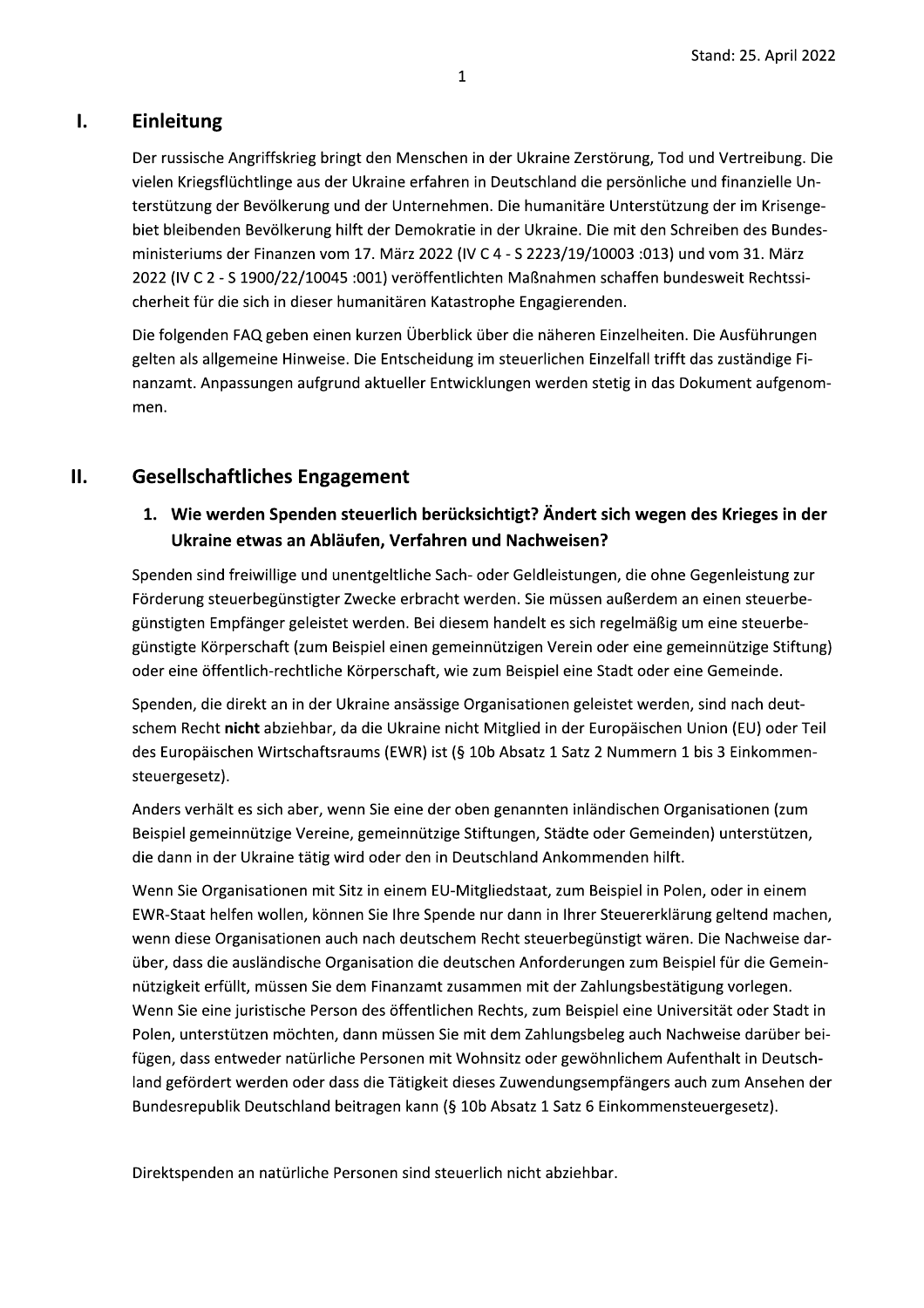Für eine Beantragung des (Sonderausgaben-) Abzugs in der Steuererklärung wird grundsätzlich eine Zuwendungsbestätigung benötigt, die von dem steuerbegünstigten Empfänger der Spende auszustellen ist. Wenn inländische juristische Personen des öffentlichen Rechts, inländische öffentliche Dienststellen oder inländische amtlich anerkannte Verbände der freien Wohlfahrtspflege Spenden-Sonderkonten eingerichtet haben, um mit den dort gesammelten Geldern den vom Krieg in der Ukraine Betroffenen zu helfen, gelten bis zum 31. Dezember 2022 Nachweiserleichterungen. Wird auf diese Sonderkonten gespendet, ist eine Zuwendungsbestätigung nicht erforderlich. Als Nachweis der Spende genügt in diesem Fall der Bareinzahlungsbeleg oder die Buchungsbestätigung eines Kreditinstitutes (zum Beispiel der Kontoauszug, der Lastschrifteinzugsbeleg oder der Ausdruck bei Online-Banking).

Bei Sachspenden wird stets eine Zuwendungsbestätigung nach amtlichem Muster benötigt, in der der Wert der hingegebenen Sache angegeben ist.

Für die schenkungsteuerliche Behandlung gilt nach Überschreiten der Freibeträge, dass bei Vorliegen der entsprechenden Voraussetzungen Steuerbefreiungen nach § 13 Erbschaftsteuer- und Schenkungsteuergesetz gewährt werden. Hierunter fallen unter anderem Zuwendungen an gemeinnützige Körperschaften nach § 13 Absatz 1 Nummer 16 Erbschaftsteuer- und Schenkungsteuergesetz und Zuwendungen, die ausschließlich kirchlichen, gemeinnützigen oder mildtätigen Zwecken gewidmet sind, sofern deren Verwendung zu diesem Zweck gesichert ist (§ 13 Absatz 1 Nummer 17 Erbschaftsteuer- und Schenkungsteuergesetz).

Zur umsatzsteuerlichen Behandlung von Sachspenden siehe II.4.

## 2. Engagierte Bürgerinnen und Bürger oder Unternehmen spenden an ihre inländische Heimatgemeinde zur Unterstützung der vom Krieg in der Ukraine Geschädigten. Was muss die Gemeinde beachten?

Inländische Gemeinden sind als juristische Personen des öffentlichen Rechts steuerbegünstigte Zuwendungsempfänger (§ 10b Absatz 1 Satz 2 Nummer 1 Einkommensteuergesetz) und somit berechtigt, Spenden für die "Ukrainehilfe" entgegenzunehmen. Beim Finanzamt reicht als Nachweis der Spende der Bareinzahlungsbeleg oder die Buchungsbestätigung eines Kreditinstitutes (zum Beispiel der Kontoauszug, der Lastschrifteinzugsbeleg oder der Ausdruck bei Online-Banking) aus, wenn die Gemeinde zur Unterstützung der vom Krieg in der Ukraine Betroffenen ein Spenden-Sonderkonto eingerichtet hat und die Spende auf dieses Sonderkonto eingezahlt wird. In diesem Fall ist das Ausstellen von Zuwendungsbestätigungen durch die Gemeinde für den (Sonderausgaben-) Abzug der Zuwendenden nicht erforderlich. Die Gemeinde hat darauf zu achten, dass die Spende auch tatsächlich für steuerbegünstigte Zwecke verwendet wird. Wenn die Gemeinde Zuwendungsbestätigungen ausstellt, ist darin anzugeben, für welchen steuerbegünstigten Zweck die Spende verwendet wird (zum Beispiel mildtätige Zwecke nach § 53 Abgabenordnung oder die Förderung der Hilfe für Kriegsopfer nach § 52 Absatz 2 Satz 1 Nummer 10 Abgabenordnung).

3. Wie werden Sachspenden (zum Beispiel Medikamente oder Kleidung) an Krankenhäuser oder andere Hilfseinrichtungen steuerlich behandelt, wenn sie von einem Betrieb stammen, der mit dieser Spendenaktion öffentlich wirbt?

Spenden in Form von Sachzuwendungen aus dem Betrieb können als Betriebsausgaben steuerlich geltend gemacht werden, wenn der Betrieb damit wirtschaftliche Vorteile verbindet (sogenanntes "Sponsoring"). Dabei gehen die Finanzämter schon dann von einem "wirtschaftlichen Vorteil" aus, wenn beispielsweise Medien durch Berichterstattung auf die Spenden aufmerksam machen oder der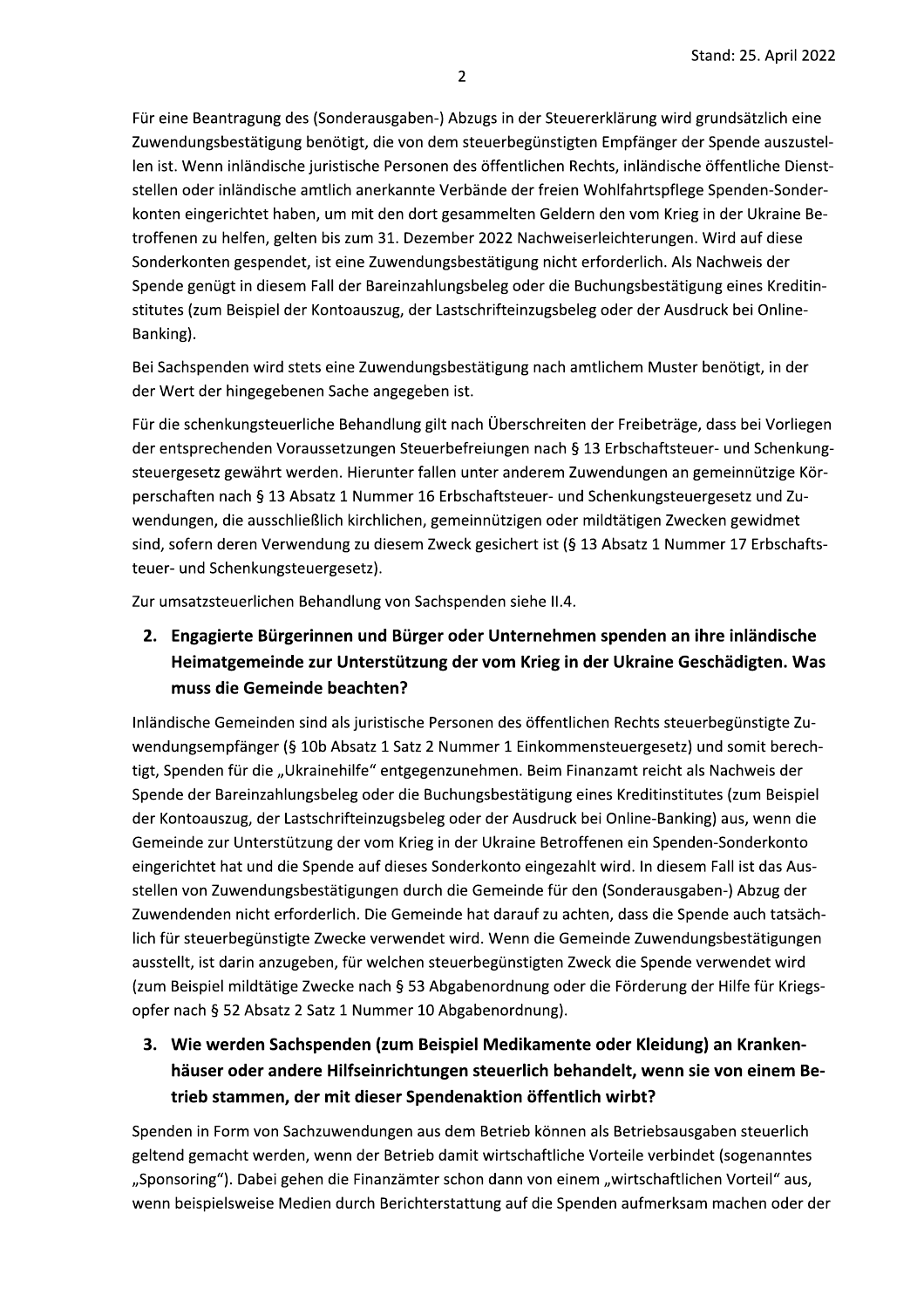Betrieb selbst auf seiner Website auf die Spenden aufmerksam macht. In diesem Fall geht der Betriebsausgabenabzug der steuerlichen Berücksichtigung als Spende vor.

### 4. Hat es umsatzsteuerliche Konsequenzen, wenn Unternehmen Personal oder Gegenstände (zum Beispiel Medikamente oder Kleidung) unentgeltlich bereitstellen?

Wenn Gegenstände (zum Beispiel Medikamente oder Kleidung) oder Personal aus einem Unternehmen unentgeltlich zur Verfügung gestellt werden, können diese Lieferungen oder Leistungen als sogenannte unentgeltliche Wertabgaben der Umsatzsteuer unterliegen. Zur Anwendbarkeit von Steuerbefreiungen siehe II.5.

Wenn Unternehmen aber Gegenstände oder Personal für humanitäre Zwecke unentgeltlich den Einrichtungen zur Verfügung stellen, die einen unverzichtbaren Einsatz zur Bewältigung der Auswirkungen und Folgen bei den vom Krieg in der Ukraine Geschädigten leisten (dazu gehören insbesondere Hilfsorganisationen, Einrichtungen für geflüchtete Menschen und zur Versorgung Verwundeter sowie weitere öffentliche Institutionen), dann wird von der Besteuerung einer unentgeltlichen Wertabgabe im Billigkeitswege befristet bis 31. Dezember 2022 abgesehen.

Dabei kann ein spendendes Unternehmen die Waren direkt an die Geschädigten übergeben, wenn die eigentliche Spende an eine begünstigte Einrichtung erfolgt und die anschließende Verteilung in deren Auftrag stattfindet. Beabsichtigen Unternehmer bereits bei Bezug der Gegenstände eine unentgeltliche Weitergabe, wird ausnahmsweise unter den oben genannten Bedingungen und den weiteren Voraussetzungen des § 15 Umsatzsteuergesetz ebenfalls befristet bis 31. Dezember 2022 zusätzlich ein entsprechender Vorsteuerabzug im Billigkeitswege gewährt. Die folgende unentgeltliche Wertabgabe wird nach dem vorangegangenen Absatz im Billigkeitswege nicht besteuert. Dies gilt auch in Fällen, in denen Unternehmern Personal entgeltlich überlassen wurde und sie dieses den genannten Einrichtungen unentgeltlich für den Einsatz für humanitäre Zwecke zur Verfügung stellen.

# 5. Sind bestimmte Umsatzsteuerbefreiungsnormen auf die entgeltlichen Überlassungen von Sachmitteln und Räumen sowie von Personal zwischen steuerbegünstigten Einrichtungen anwendbar?

Die umsatzsteuerbaren Überlassungen von Sachmitteln und Räumen sowie von Personal sind unter den weiteren Voraussetzungen des § 4 Nummern 14, 16, 18, 23 und 25 Umsatzsteuergesetz als eng verbundene Umsätze umsatzsteuerfrei, soweit diese zwischen steuerbegünstigten Einrichtungen erfolgen, deren Umsätze jeweils nach derselben Vorschrift befreit sind.

### 6. Sind bestimmte Umsatzsteuerbefreiungsnormen auch auf entgeltliche Betreuungsund Versorgungsleistungen für Kriegsflüchtlinge anwendbar?

Es wird nicht beanstandet, dass umsatzsteuerliche Vorschriften (zum Beispiel Umsatzsteuerbefreiung nach § 4 Nummer 18, 23, 24 beziehungsweise 25 Umsatzsteuergesetz oder Umsatzsteuerermäßigung nach § 12 Absatz 2 Nummer 8 Umsatzsteuergesetz), die auf vergleichbare Leistungen der jeweiligen Einrichtung an andere Leistungsempfänger (zum Beispiel Obdachlose) bereits Anwendung finden, auch auf Leistungen dieser Einrichtung, die der Betreuung und Versorgung von Kriegsflüchtlingen dienen, angewendet werden, wenn die Entgelte dafür aus öffentlichen Kassen oder von anderen steuerbegünstigten Körperschaften gezahlt werden.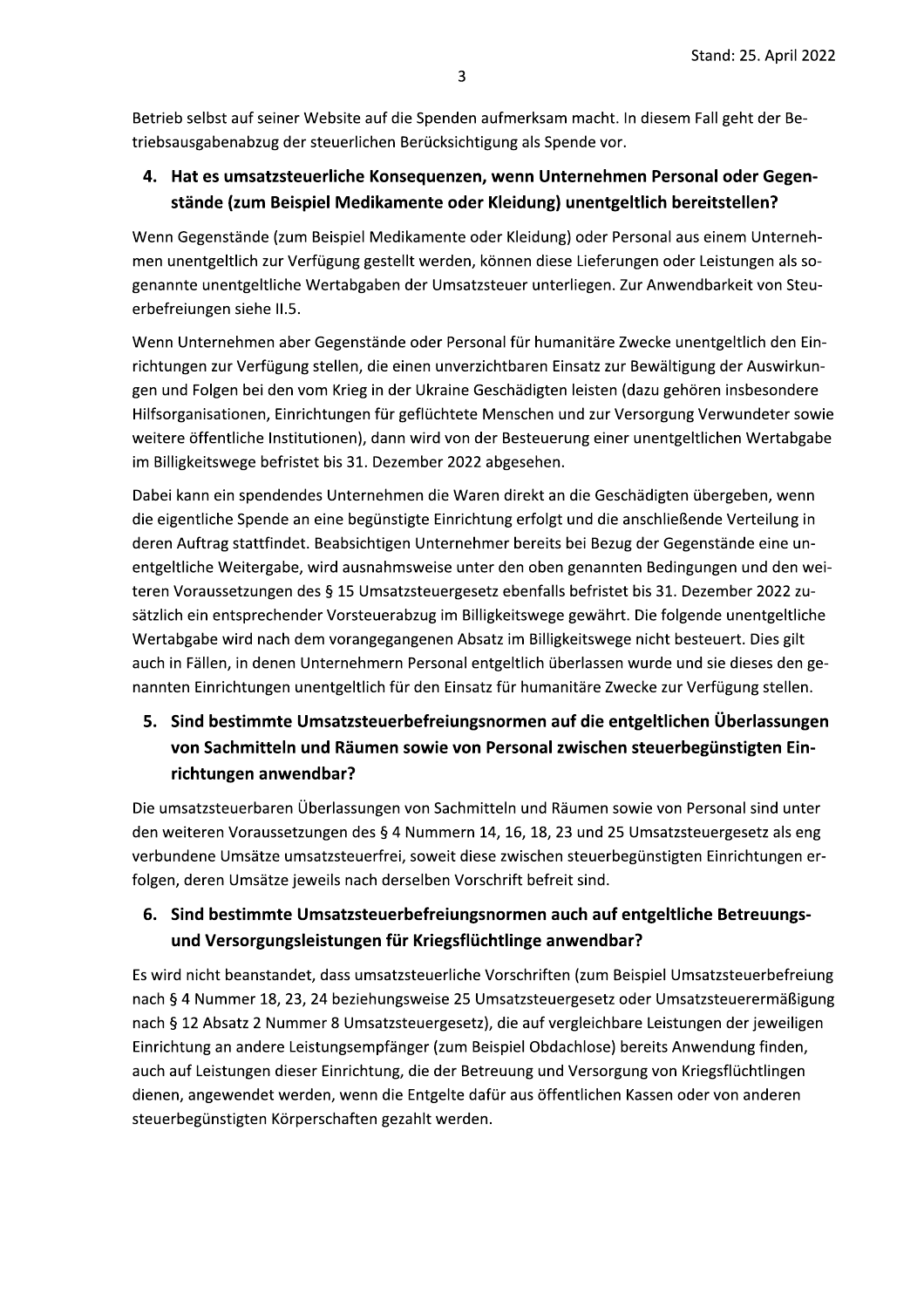# 7. Darf jede steuerbegünstigte Körperschaft (zum Beispiel ein gemeinnütziger Verein oder eine gemeinnützige Stiftung) unabhängig von ihrem eigentlichen Satzungszweck Spenden im Zusammenhang mit dem Krieg in der Ukraine einwerben?

Alle steuerbegünstigten Körperschaften können Spendenaktionen für die Hilfe der vom Krieg in der Ukraine Geschädigten durchführen. Seitens der Finanzämter wird es nicht beanstandet, wenn in der Zeit bis zum 31. Dezember 2022 Spenden für diesen nicht in der Satzung genannten Zweck eingeworben, mit einer Zuwendungsbestätigung bestätigt und für diesen Zweck verwendet werden. Die Zuwendungsbestätigung muss einen Hinweis auf die Sonderaktion "Hilfe für vom Krieg in der Ukraine Geschädigte" enthalten.

Voraussetzung ist jedoch, dass die steuerbegünstigte Körperschaft die Spenden nur für gemeinnützige oder mildtätige Zwecke einsetzt. Aus Spenden finanzierte Unterstützungsleistungen für Unternehmen sind beispielsweise nicht begünstigt.

Die Spenden können im Übrigen auch ohne Auswirkungen auf die eigene Steuerbegünstigung an steuerbegünstigte Körperschaften oder juristische Personen des öffentlichen Rechts weitergeleitet werden, die zur Hilfe für vom Krieg in der Ukraine Geschädigte beitragen. Beispielsweise kann ein Fußballverein eine Spendenaktion für Geschädigte des Krieges in der Ukraine starten und die im Zuge dieser Sonderaktion eingeworbenen Spenden an ein steuerbegünstigtes Krankenhaus oder eine steuerbegünstigte Hilfsorganisation weiterleiten.

Es wird darauf hingewiesen, dass Stiftungen hinsichtlich der Zulässigkeit von Tätigkeiten außerhalb des Satzungszwecks zusätzlich die stiftungsaufsichtsrechtlichen Bestimmungen der Länder zu beachten haben.

# 8. Dürfen steuerbegünstigte Körperschaften (zum Beispiel gemeinnützige Vereine oder gemeinnützige Stiftungen) außerhalb ihrer Satzungszwecke zur Bewältigung der humanitären Folgen des Krieges in der Ukraine tätig werden (zum Beispiel durch Unterstützung der Kriegsflüchtlinge)?

Alle steuerbegünstigten Körperschaften dürfen sich bis zum 31. Dezember 2022 unabhängig von ihren Satzungszwecken zur Bewältigung der humanitären Folgen des Krieges in der Ukraine engagieren. Dieses Engagement ist keine Gefahr für die eigene Steuerbegünstigung. Das Finanzamt wird aus diesen satzungsfremden Aktivitäten keine negativen Konsequenzen für die Steuerbegünstigung ziehen.

Beispielsweise kann sich ein gemeinnütziger Verein dafür entscheiden, Hilfsgüter zu sammeln beziehungsweise zu erwerben, zu transportieren und an die Hilfebedürftigen zu verteilen. Hierbei können auch Mittel des gemeinnützigen Vereins eingesetzt werden. Für diese Betätigungen muss die Satzung nicht geändert werden.

Unterstützungsleistungen, mit denen keine gemeinnützigen oder mildtätigen Zwecke verfolgt werden, zum Beispiel an vom Krieg in der Ukraine besonders betroffene gewerbliche Unternehmen, sind hingegen nicht von der Billigkeitsregelung erfasst.

Es wird darauf hingewiesen, dass Stiftungen hinsichtlich der Zulässigkeit von Tätigkeiten außerhalb des Satzungszwecks zusätzlich die stiftungsaufsichtsrechtlichen Bestimmungen der Länder zu beachten haben.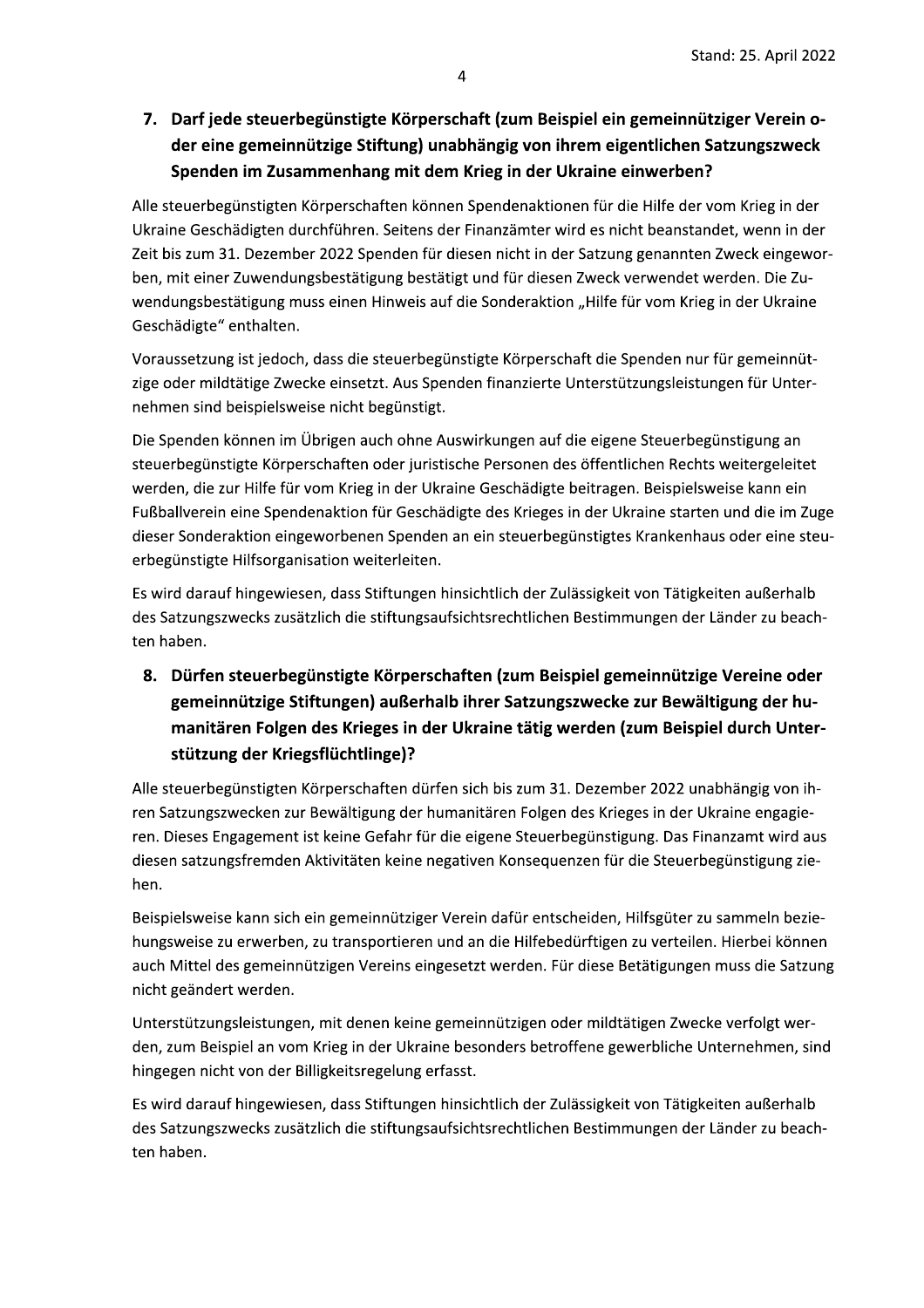9. Wie sind entgeltliche Tätigkeiten steuerbegünstigter Körperschaften (zum Beispiel gemeinnütziger Vereine oder gemeinnütziger Stiftungen) zu behandeln, die im Zusammenhang mit dem Krieg in der Ukraine ausgeübt werden?

Unabhängig davon, ob die Körperschaft tatsächlich einen entsprechenden steuerbegünstigten Zweck, wie beispielsweise die Förderung mildtätiger Zwecke in ihre Satzung aufgenommen hat, können entgeltliche Betätigungen zur Bewältigung der Auswirkungen des Krieges in der Ukraine sowohl ertragsteuerlich als auch umsatzsteuerlich bis zum 31. Dezember 2022 dem steuerbegünstigten Zweckbetrieb im Sinne der §§ 65 ff. Abgabenordnung zugeordnet werden. Dies ist zum Beispiel der Fall, wenn ein gemeinnütziger Sportverein in seinen Räumlichkeiten gegen Entgelt Kriegsflüchtlinge versorgt, betreut oder unterbringt. Die Einnahmen aus dieser Tätigkeit können dann dem steuerbegünstigten Zweckbetrieb im Sinne des § 68 Nummer 1 Buchstabe c Abgabenordnung zugeordnet werden.

Es wird darauf hingewiesen, dass Stiftungen hinsichtlich der Zulässigkeit von Tätigkeiten außerhalb des Satzungszwecks zusätzlich die stiftungsaufsichtsrechtlichen Bestimmungen der Länder zu beachten haben.

#### 10. Können Geldzuwendungen oder Sachspenden, die direkt an die Kriegsflüchtlinge gegeben werden, steuerlich geltend gemacht werden?

Geldzuwendungen oder Sachspenden ohne die Zwischenschaltung beispielsweise eines gemeinnützigen Vereins können steuerlich nicht zum Abzug gebracht werden.

Dies gilt sowohl für unmittelbare als auch für mittelbare Aufwendungen (zum Beispiel, wenn Privatpersonen Unterkünfte unentgeltlich an Kriegsflüchtlinge überlassen). Zum Abzug von außergewöhnlichen Belastungen siehe die Antwort zu III.4. Zum Werbungskostenabzug bei der unentgeltlichen Überlassung von Miet- oder Ferienwohnungen siehe die Antworten zu III. 5 bis 7. Zur umsatzsteuerlichen Beurteilung bei unentgeltlicher Überlassung von Miet- und Ferienwohnungen siehe die Antwort zu III.7.

### 11. Können Spenden, die direkt auf ein Spendenkonto einer ukrainischen Organisation eingezahlt werden, in Deutschland steuerlich geltend gemacht werden?

Spenden, die direkt an Zuwendungsempfänger in der Ukraine geleistet werden, können steuerlich nicht zum Abzug gebracht werden. Wenn eine gemeinnützige Organisation in Deutschland (zum Beispiel das Deutsche Rote Kreuz) die Spenden erhält, darf der Zuwendende die Spende steuerlich zum Abzug bringen (siehe dazu auch die Antwort zu II.1.).

# 12. Dürfen Kriegsflüchtlinge - mit oder ohne Begründung einer Mitgliedschaft - beitragsfrei in Sportvereinen mittrainieren, ohne dass dies die Gemeinnützigkeit des jeweiligen Sportvereins gefährdet?

Aus Billigkeitsgründen ist eine beitragsfreie Trainingsbeteiligung von Kriegsflüchtlingen gemeinnützigkeitsrechtlich nicht zu beanstanden.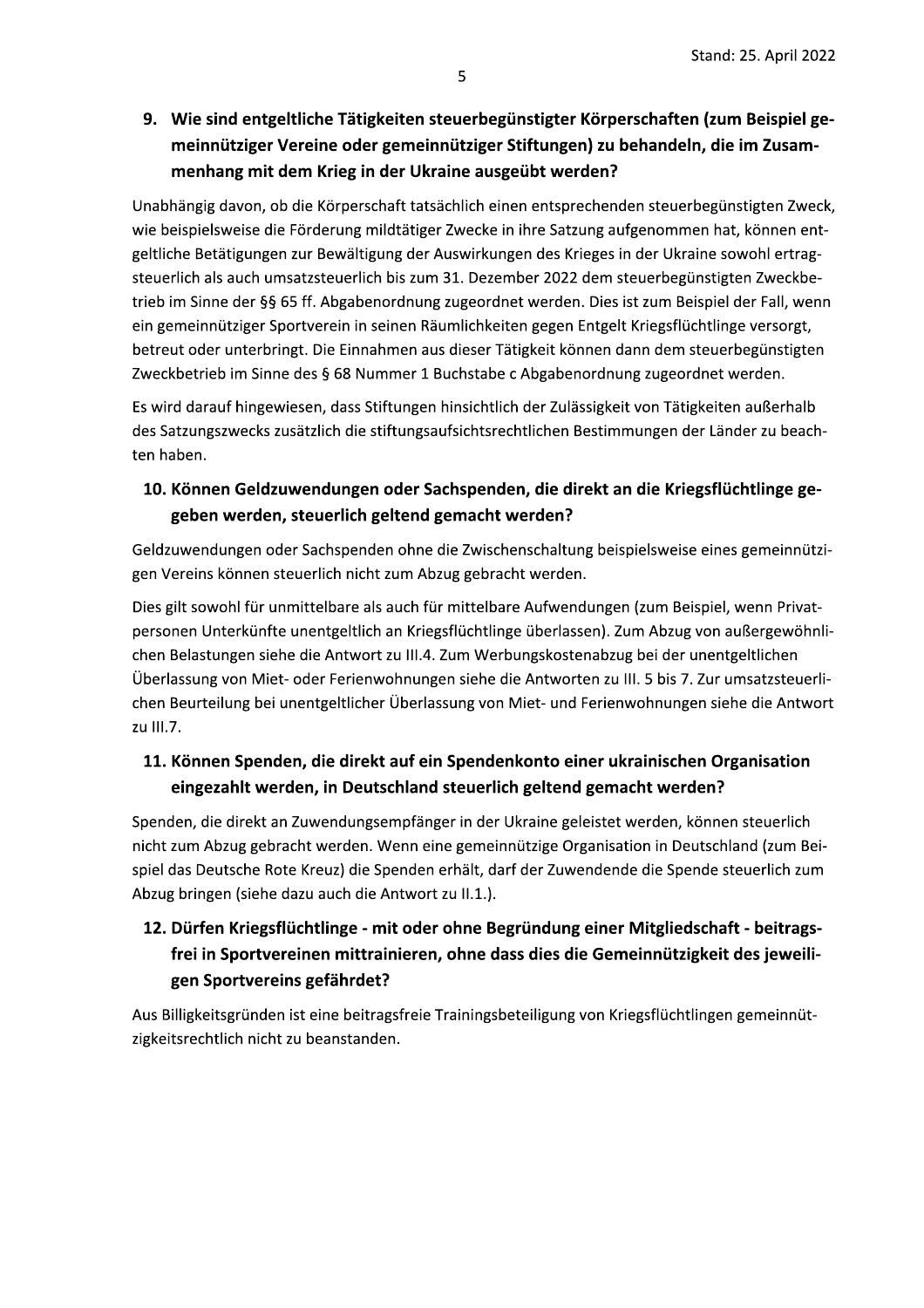#### Ш. Unterbringung von Kriegsflüchtlingen aus der Ukraine

# 1. Dürfen steuerbegünstigte Körperschaften (zum Beispiel gemeinnützige Vereine oder gemeinnützige Stiftungen) Kriegsflüchtlinge aus der Ukraine in ihren Räumlichkeiten unterbringen, ohne dass der Status der Gemeinnützigkeit gefährdet ist?

Da bis zum 31. Dezember 2022 die Verwendung von Mitteln zur Unterstützung von im Krieg in der Ukraine Geschädigten ohne Änderung der Satzung möglich ist, können Mittel auch verwendet werden, um Kriegsflüchtlinge aus der Ukraine unentgeltlich in den Räumlichkeiten des Vereins unterzubringen. Damit werden regelmäßig mildtätige Zwecke nach § 53 Abgabenordnung verwirklicht.

Wenn die Unterbringung entgeltlich erfolgt (beispielsweise gegen Zahlungen von staatlicher Seite), kann je nach Umfang der Tätigkeit entweder eine ertragsteuerfreie Vermögensverwaltung oder ein begünstigter Zweckbetrieb nach § 68 Nummer 1 Buchstabe c Abgabenordnung vorliegen.

Es wird darauf hingewiesen, dass Stiftungen hinsichtlich der Zulässigkeit von Tätigkeiten außerhalb des Satzungszwecks zusätzlich die stiftungsaufsichtsrechtlichen Bestimmungen der Länder zu beachten haben.

### 2. Führt die Aufnahme von Kriegsflüchtlingen aus der Ukraine als Nichtmitglieder bei steuerbefreiten Vermietungsgenossenschaften und Vermietungsvereinen zum Wegfall der Steuerbefreiung?

Nach dem Schreiben des Bundesministeriums der Finanzen vom 31. März 2022 (IV C 2 - S 1900/22/10045 :001) bleiben bei Vermietungsgenossenschaften und Vermietungsvereinen Einnahmen aus der Wohnraumüberlassung an Kriegsflüchtlinge aus der Ukraine, die keine Mitglieder der Vermietungsgenossenschaft beziehungsweise des Vermietungsvereins sind, aus Billigkeitsgründen bis zum 31. Dezember 2022 bei der Berechnung der 10 %-Grenze des § 5 Absatz 1 Nummer 10 Satz 2 Körperschaftsteuergesetz unberücksichtigt. Diese Einnahmen sind dabei weder bei der Bestimmung der gesamten Einnahmen der Vermietungsgenossenschaft beziehungsweise des Vermietungsvereins, noch bei der Ermittlung der Einnahmen aus nicht in § 5 Absatz 1 Nummer 10 Satz 1 Körperschaftsteuergesetz bezeichneten Tätigkeiten zu berücksichtigen.

### 3. Führt die Aufnahme von volljährigen Kriegsflüchtlingen aus der Ukraine durch Alleinerziehende in ihren Haushalt zum Wegfall der Steuerklasse II?

Die Aufnahme von volljährigen Kriegsflüchtlingen aus der Ukraine durch Alleinstehende in ihren Haushalt führt im Jahr 2022 aus Billigkeitsgründen nicht zu einer steuerschädlichen Haushaltsgemeinschaft und damit auch nicht zum Wegfall der Steuerklasse II beziehungsweise des Entlastungsbetrags für Alleinerziehende.

# 4. Können Aufwendungen für den Unterhalt von Personen, die aus der Ukraine geflohen sind, als außergewöhnliche Belastung berücksichtigt werden (zum Beispiel Aufwendungen, die durch die private Unterbringung entstanden sind)?

Aufwendungen, die Ihnen für den Unterhalt von Personen entstanden sind, die aus der Ukraine geflohen sind, können nur dann als außergewöhnliche Belastung steuerliche Berücksichtigung finden, wenn die Voraussetzungen des § 33a Einkommensteuergesetz vorliegen. Das heißt, Sie haben bedürftige Personen unterhalten, denen Sie gesetzlich zum Unterhalt verpflichtet sind (zum Beispiel Eltern, Großeltern oder Kinder, für die kein Kindergeldanspruch besteht, nicht aber Geschwister, Tanten und Onkel). In diesen Fällen können Sie Ihre tatsächlichen Aufwendungen für jede unterstützte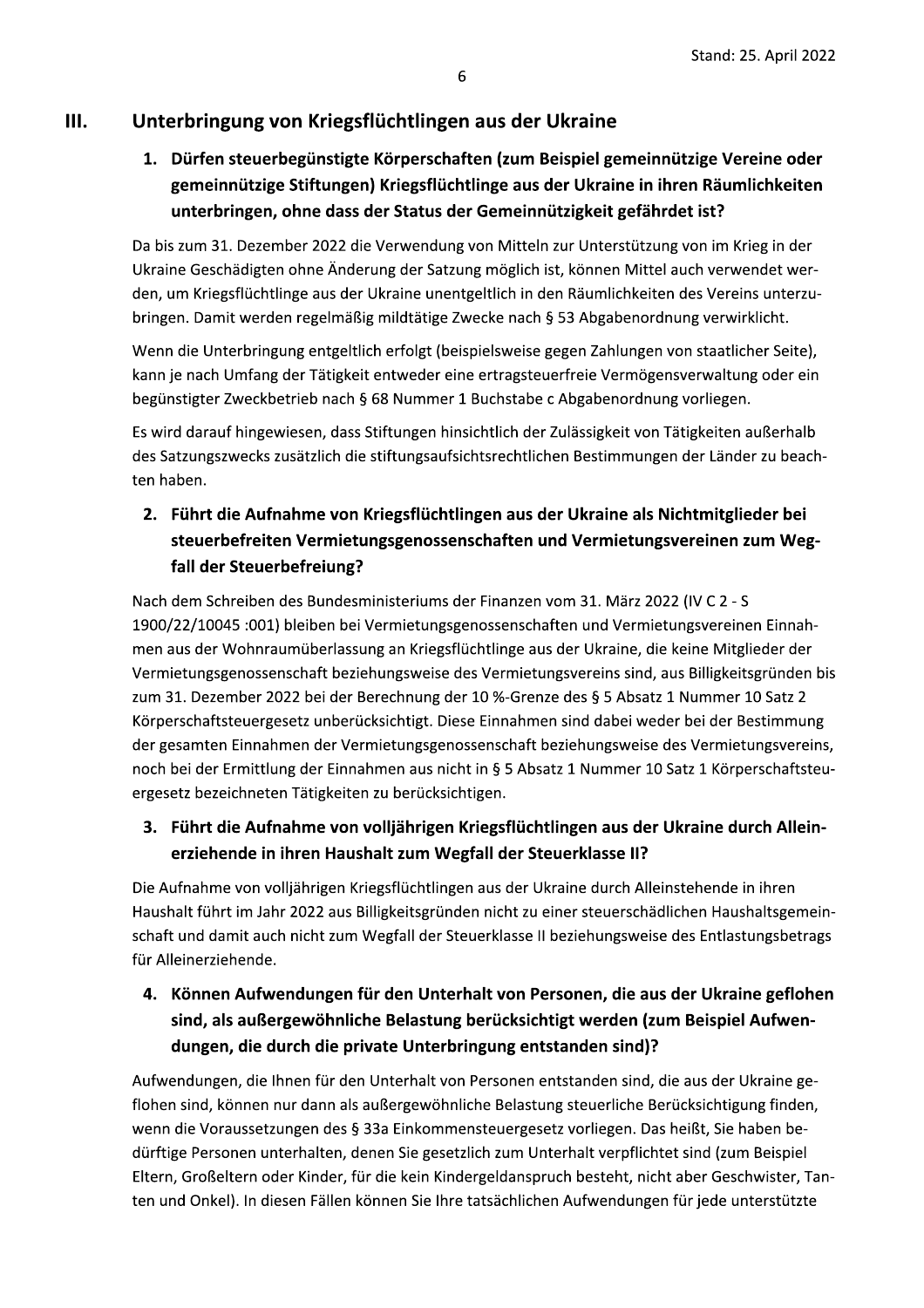Person bis zu 9.984 Euro (Hochstbetrag im Jahr 2022) jahrlich als außergewohnliche Belastung gel-Stand: 25. A<br>
Jahr 2022) jährlich als außergewöhnliche Belastur<br>
inen gegenüber nicht gesetzlich unterhaltsberech<br>
ann steuerlich geltend machen, wenn die zum Un<br>
el für diese Person im Hinblick auf Ihre Unterhalts<br>
ei Par tend machen. Ist die unterstutzte Person ihnen gegenuber nicht gesetzlich unterhaltsberechtigt, konnen Sie die Unterhaltsaufwendungen nur dann steuerlich geltend machen, wenn die zum Unterhalt bestimmten inlandischen offentlichen Mittel für diese Person im Hinblick auf Ihre Unterhaltsleistungen gekurzt wurden. Dies ist in der Regel bei Partnern einer eheahnlichen Gemeinschaft der Fall. I Euro (Höchstbetrag im Jahr 2022) jährlich als auß<br>
e unterstützte Person Ihnen gegenüber nicht gese<br>
Itsaufwendungen nur dann steuerlich geltend ma<br>
schen öffentlichen Mittel für diese Person im Hinl<br>
1. Dies ist in der Re

Weitere Voraussetzung für den Abzug als außergewohnliche Belastung ist zudem unter anderem, dass die von Ihnen unterhaltene Person keine oder nur geringe eigene Einkunfte und Bezuge hat und kein beziehungsweise nur ein geringes Vermögen besitzt.

5. Ich möchte Kriegsflüchtlingen aus der Ukraine unentgeltlich Wohnraum zur Verfügung stellen. Muss ich dann Einkünfte in Höhe der Mieteinnahmen, auf die ich verzichte, versteuern?

Wenn Sie keine Miete verlangen, haben Sie auch keine Einnahmen. Das Finanzamt wird keine "fiktiven" Einnahmen aus Vermietung ansetzen.

6. Ich habe eine Wohnung, die ich eigentlich zu vermieten beabsichtige. Hätte es Auswirkungen auf meinen Werbungskostenabzug, wenn ich die Wohnung vorübergehend und unentgeltlich oder sehr günstig Kriegsflüchtlingen aus der Ukraine zur Verfügung stelle?

Eigentlich hatte die unentgeltliche oder verbilligte Überlassung einer Mietwohnung zur Folge, dass ihr Werbungskostenabzug entfiele oder gekurzt wurde. Eine vorubergehende unentgeltliche Überlas- ${\tt sung}$  einer Mietwohnung an Kriegsfluchtlinge aus der Ukraine im Jahr 2022 fuhrt jedoch nicht zu einer Kurzung des Werbungskostenabzugs. Sie durfen in diesem Jahr weiterhin ihre vollen Werbungskosten abziehen. Das gilt auch dann, wenn Sie Kriegsflüchtlingen aus der Ukraine eine Wohnung verbilligt überlassen, unabhangig vom Verhaltnis der Hohe der vereinbarten Miete zur ortsublichen i Miete.

# 7. Ich habe eine Ferienwohnung, die ich eigentlich zeitweise oder ganzjährig an wechselnde Feriengäste vermiete. Hat es steuerliche Konsequenzen, wenn ich sie vorübergehend und unentgeltlich Kriegsflüchtlingen aus der Ukraine zur Verfügung stelle?

Aus der vorubergehenden und unentgeltlichen Überlassung einer Ferienwohnung entstehen Ihnen  $\;$ keine nachteiligen steuerlichen Konsequenzen. Aufgrund der derzeitigen Situation ordnen die Finanzamter für das Jahr 2022 die vorübergehende und unentgeltliche Überlassung einer Ferlenwohnung an Kriegsfluchtlinge aus der Ukraine der sogenannten Vermietungszeit zu. Das bedeutet, dass Sie Ihre Werbungskosten, die auf diese Zeiten entfallen, in voller Hohe geltend machen konnen. Das Finanzamt wird auch keine "fiktiven" Einnahmen aus Vermietung ansetzen (siehe die Antwort zu III. 5).

Hinsichtlich der Umsatzsteuer wird von der Besteuerung einer unentgeltlichen Wertabgabe und einer Vorsteuerkorrektur nach § 15a Umsatzsteuergesetz im Billigkeitswege ebenfalls abgesehen, wenn private Unternehmen Unterkunfte, die für eine umsatzsteuerpflichtige Verwendung vorgesehen waren (Hotelzimmer, Ferienwohnungen oder Ähnliches), unentgeltlich Personen zur Verfügung stellen, die aufgrund des Kriegs in der Ukraine geflüchtet sind. Beabsichtigen diese Unternehmer bereits bei Bezug von Nebenleistungen (Strom, Wasser oder Ähnliches) eine entsprechende unentgeltliche Be-Bezug von Nebenleistungen (Strom, Wasser oder Ahnliches) eine entsprechende unentgeltliche Be-<br>herbergung, wird ausnahmsweise unter den oben genannten Bedingungen und den weiteren Voraussetzungen des § 15 Umsatzsteuergesetz zusatzlich im Billigkeitswege ein entsprechender Vorsteuerabzug gewahrt.